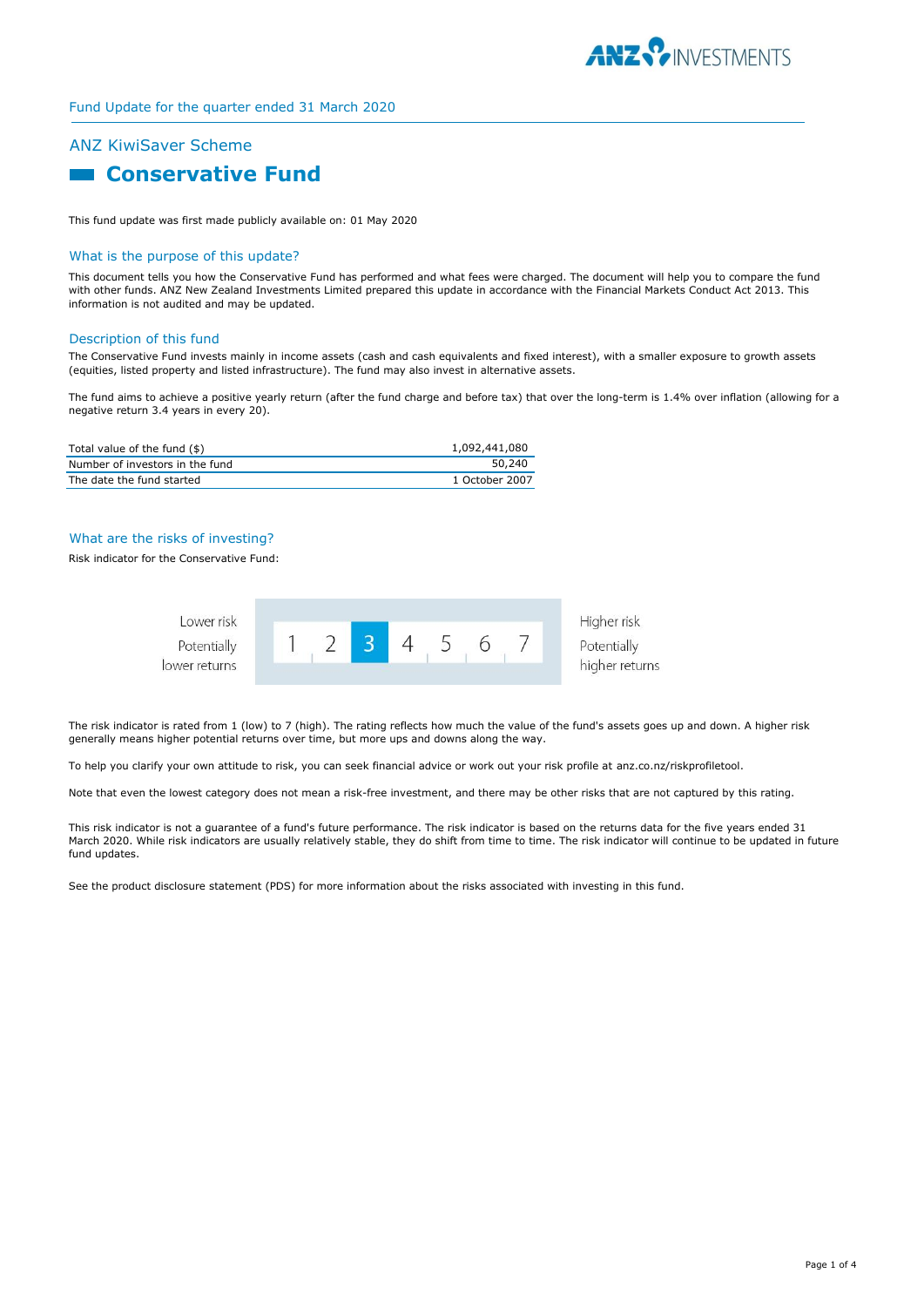# How has the fund performed?

|                                               | Average over past<br>five years | Past year |
|-----------------------------------------------|---------------------------------|-----------|
| Annual return                                 |                                 |           |
| (after deductions for charges and tax)        | 2.91%                           | 1.84%     |
| <b>Annual return</b>                          |                                 |           |
| (after deductions for charges but before tax) | 3.76%                           | 2.83%     |
| Market index annual return                    |                                 |           |
| (reflects no deduction for charges and tax)   | 4.46%                           | 2.72%     |

The market index annual return is calculated using the target investment mix and the indices of each asset class.

Additional information about the market index is available in the statement of investment policy and objectives on the offer register at www.discloseregister.companiesoffice.govt.nz.



# **Annual return graph**

This shows the return after fund charges and tax for each of the last 10 years ending 31 March. The last bar shows the average annual return for the last 10 years, up to 31 March 2020.

**Important:** This does not tell you how the fund will perform in the future.

Returns in this update are after tax at the highest prescribed investor rate (PIR) of tax for an individual New Zealand resident. Your tax may be lower.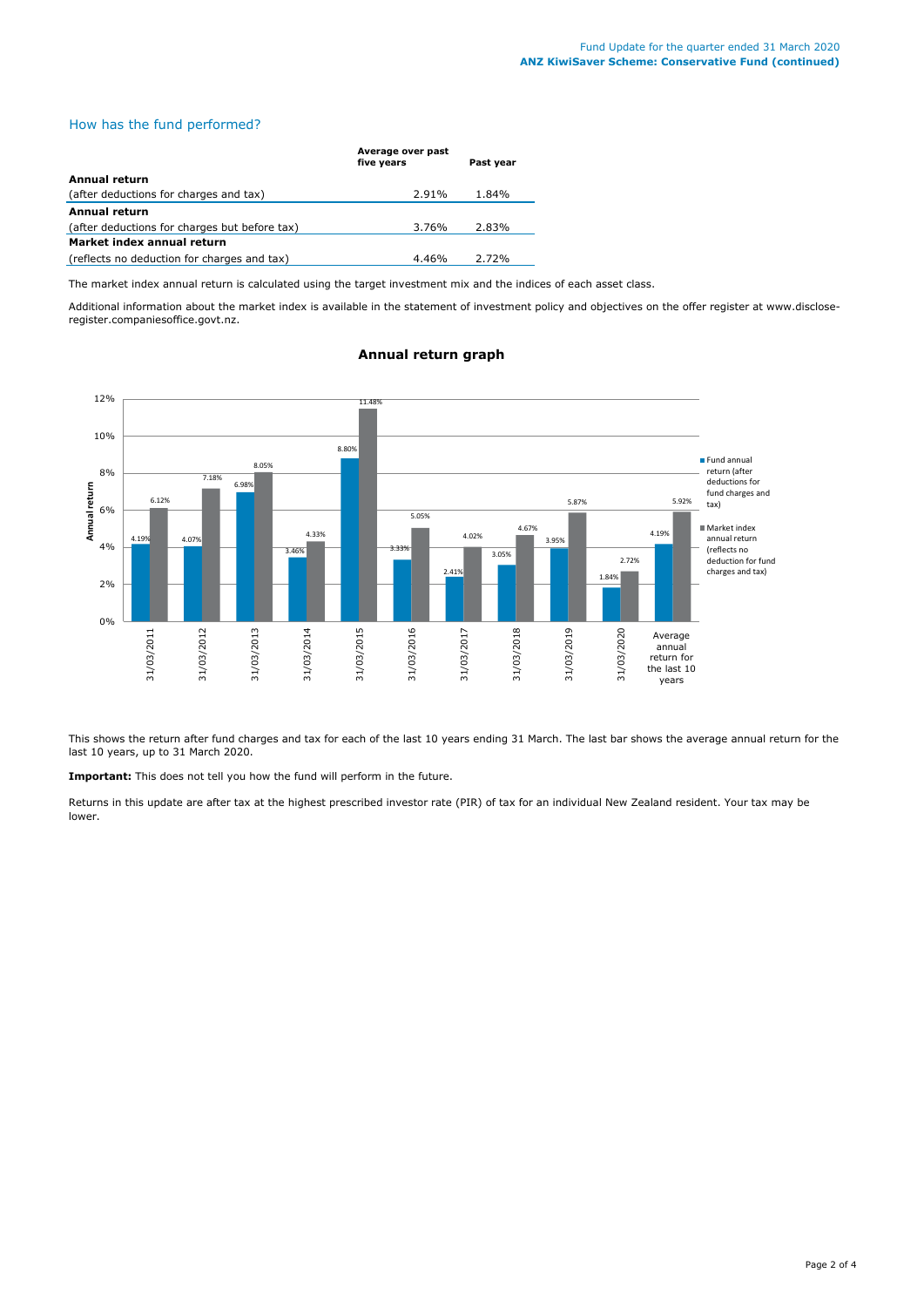# What fees are investors charged?

Investors in the Conservative Fund are charged fund charges. In the year to 31 March 2019 these were:

|                                             | % of net asset value          |
|---------------------------------------------|-------------------------------|
| Total fund charges <sup>1*</sup>            | $0.90\%$                      |
| Which are made up of:                       |                               |
| Total management and administration charges | $0.90\%$                      |
| Including:                                  |                               |
| Manager's basic fee                         | $0.85\%$                      |
| Other management and administration charges | 0.05%                         |
| Total performance based fees                | 0.00%                         |
|                                             | Dollar amount per<br>investor |
| <b>Other charges</b>                        |                               |
| Membership fee <sup>2 **</sup>              |                               |

\* The manager expects that the fund charges for the next scheme year will be different from the fund charges disclosed in this fund update because the manager's basic fee was reduced on 28 June 2019 from 0.85% to 0.78% per year.

\*\* From 1 April 2019, the membership fee was removed for members under 18 years and reduced from \$24 to \$18 per year for all other members.

Investors are not currently charged individual action fees for specific actions or decisions (for example, for withdrawing from or switching funds). See the PDS for more information about Scheme fees.

Small differences in fees and charges can have a big impact on your investment over the long term.

#### Example of how this applies to an investor

Sarah had \$10,000 in the fund at the start of the year and did not make any further contributions. At the end of the year, Sarah received a return after fund charges were deducted of \$184 (that is 1.84% of her inital \$10,000). Sarah also paid \$24 in other charges. This gives Sarah a total gain after tax of \$160 for the year.

# What does the fund invest in?

**Actual investment mix<sup>3</sup> Target investment mix<sup>3</sup>**

This shows the types of assets that the fund invests in. This shows the mix of assets that the fund generally intends to invest in.